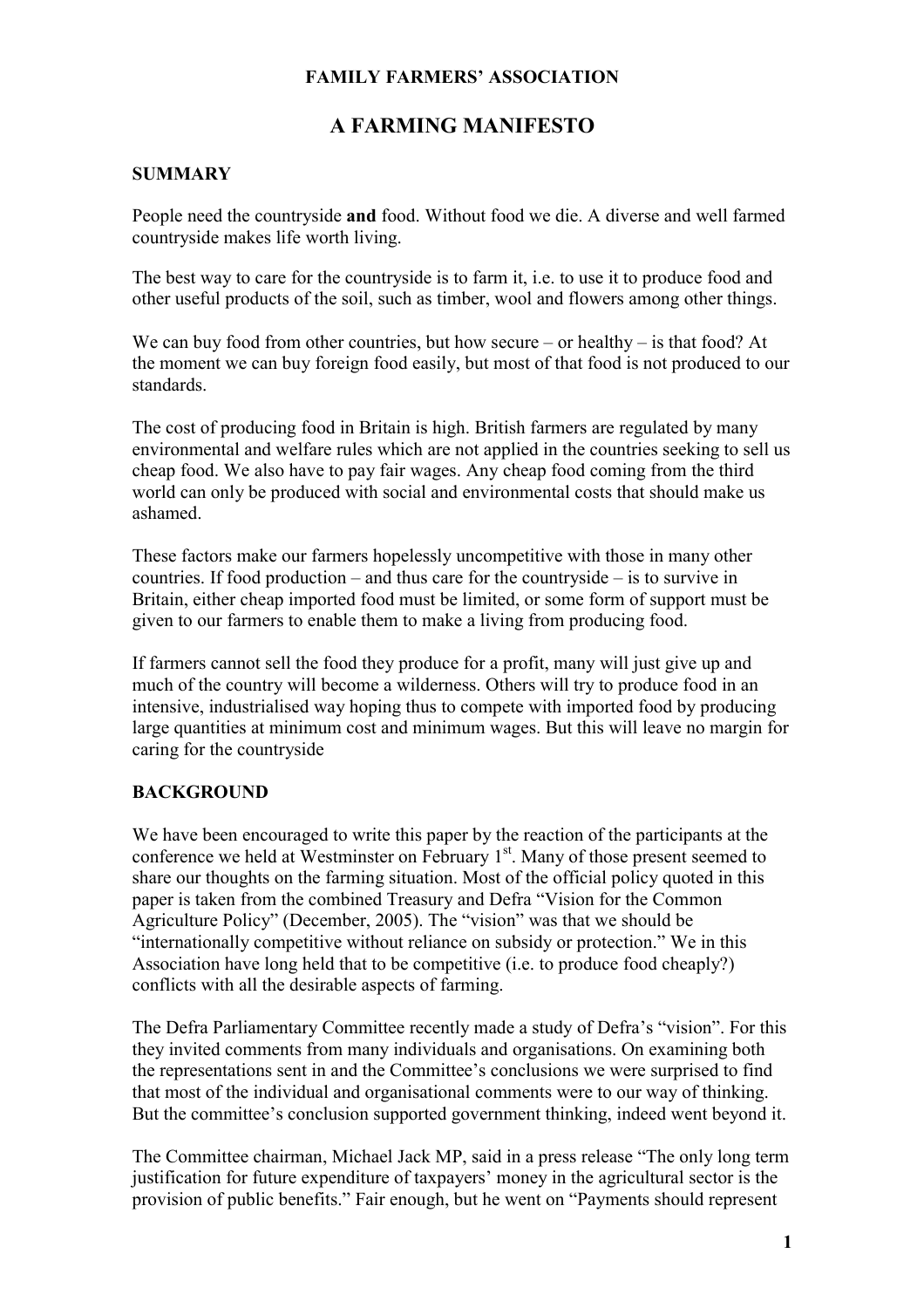the most efficient means by which society can purchase the public "goods" – environmental, rural, social – it wishes to enjoy." No mention of food! Does he mean that food is not merely inessential, it is not even enjoyable?

This is the absolute antithesis of the Family Farmers' belief that producing food in a civilised way is an activity that must not be allowed to die. So we resolved to state our beliefs specifically.

## **ESSENTIAL TRUTHS**

Farming can, and should, be one of the most worth while activities possible. Farmers produce something everyone needs. In an ideal world they are working in a healthy environment. Nurturing plants and animals is a most satisfying activity and can be very enjoyable. So there is no difficulty in finding people willing, indeed happy, to work at producing food.

The problem is: **how can the producers of food** – that essential product of labour – **be rewarded?** Rewarded that is in the face of apparently large supplies of food which other countries are keen to sell us more cheaply than we can produce it.

Until relatively recently the government assumed responsibility for organising food production in Britain. Older people remember well "dig for victory". When the world was in turmoil during the last war it became very difficult to import food and many sailors risked, and some lost, their lives in the attempt. The food that was grown in Britain was absolutely vital to our survival and government did everything possible to encourage its growing, to the extent that some of those who were not willing to cooperate had their land confiscated.

Is the world really such a peaceful place now that we can guarantee there will never be any difficulty in obtaining as much food as we need from abroad? One contributor to the inquiry asked, "If the world is guaranteed to remain peaceful, why do we need Trident?" Climate change may well make supplies erratic, and also mean that we have to produce fuel, as well as food, as we used to produce hay and oats for our working horses.

It is estimated that UK self-sufficiency in indigenous crops, which was well over 80% 20 years ago has fallen to less than 70% now, and is still falling. We believe this steady reduction should be reversed; and that, government opinion notwithstanding, **food production should be encouraged in the UK.**

## **THE MANIFESTO**

We deplore the way much farming has become a soulless activity.

Livestock, land and labour are often simply regarded as the means of providing raw materials for the "food industry", which wants cheap raw materials in order to put food on the market at the lowest possible price. This pleases every one (but the farmers), as consumers then have plenty of money left to spend on other things. The more cheaply food can be produced, the less important it becomes because it contributes such a small part of our total GDP. An anomaly if ever there was one!

This necessity to produce cheap food has made life a misery for many farmers. Because they receive so little money for their produce, they attempt to make up the resultant cash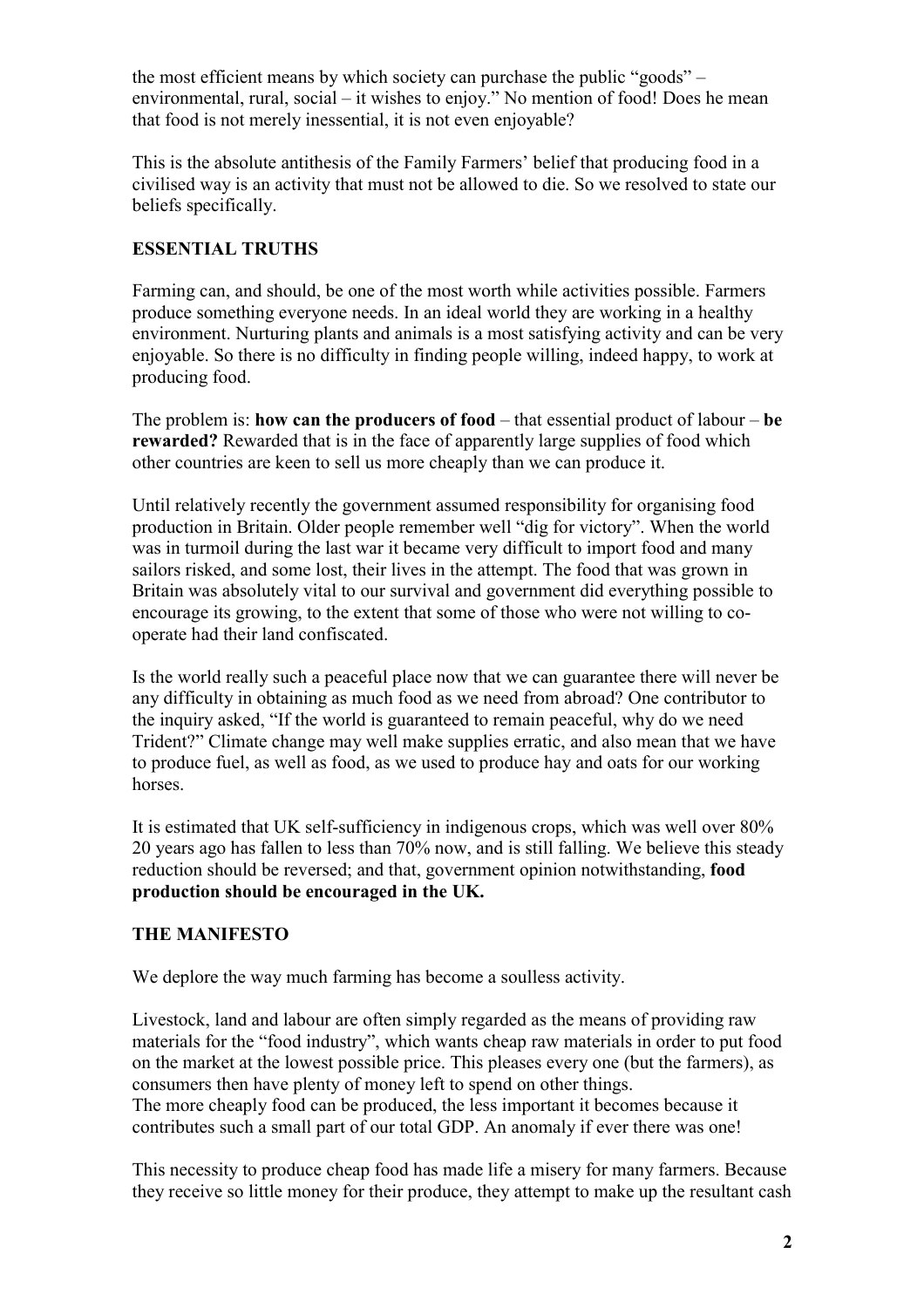deficit by producing greater quantities. This then becomes a vicious circle: because produce is plentiful, and mostly perishable, the growers are not able to insist on fair prices and traders gather it in at prices that leave minimum or no reward for the hard work of producing it.

Meanwhile a plethora of economists, experts and consultants are telling farmers how to produce more for less expenditure. Farmers are encouraged to acquire more land, more livestock, bigger machinery, more effective chemicals and generally intensify.

This can work fine for those who are both very clever and very determined. They need also to be naturally tough, optimistic, and not too scrupulous about their methods. Government then holds the successful ones up as examples of how everybody should farm. The number of bankruptcies, nervous breakdowns, and suicides among those who cannot stand the pace is not well publicised. It is extremely difficult to quantify the damage to the landscape. The suffering of the animals involved in this mass production has been noticed and the worst aspects have been made illegal in Britain, though not in all of Europe.

We call on the government to recognise what the cheap food policy is doing to Britain. It is destroying what was a good life for the country people who produced the nation's food. It is also destroying the landscape in large areas now reduced to boring monoculture, and it sometimes causes pollution and erosion problems. We now have to employ people to maintain the fabric of the countryside in the way farmers did naturally when they had leisure and incentive to take pride in their land. Managers employed to make profits for limited companies are not likely to be as interested in the social and ethical aspects of farming as farmers living on the farm, among the community where they may have been born.

Make no mistake, if industrial farming is not discouraged in some practical way, it will become the predominant system here, as it already is in some of the most highly developed parts of the world. (Unfortunately, it is also well established in some less sophisticated countries.) Once established, it becomes very hard to control, as the commercial, and sometimes multinational, interests involved are powerful and well versed in evading regulations intended to protect communities threatened by their activities.

All is not yet lost in Britain. Much of our land is still farmed in a humane and civilised way, although many farmers feel desperate about their lack of profitability. We must find some means of taking farming back to a way of business which takes pride in producing happiness as well as money. Happiness in the farmers producing excellent food and in those who eat it, and happiness in those who visit the countryside for spiritual refreshment and for the pure enjoyment of it.

**Government must recognise that our farming needs either protection or direct financial support where it is in competition with the rest of the world. Without it, a large part of farming will die**. **If it is allowed to go the way of coal mining and ship building, the consequences will be severe on both our countryside and our food supply.** 

## **THE FAMILY FARMERS' ASSOCIATION**

The Family Farmers' Association was started in 1979 (originally as the Small Farmers' Association), with the intention of alerting the public and the government to the fact that